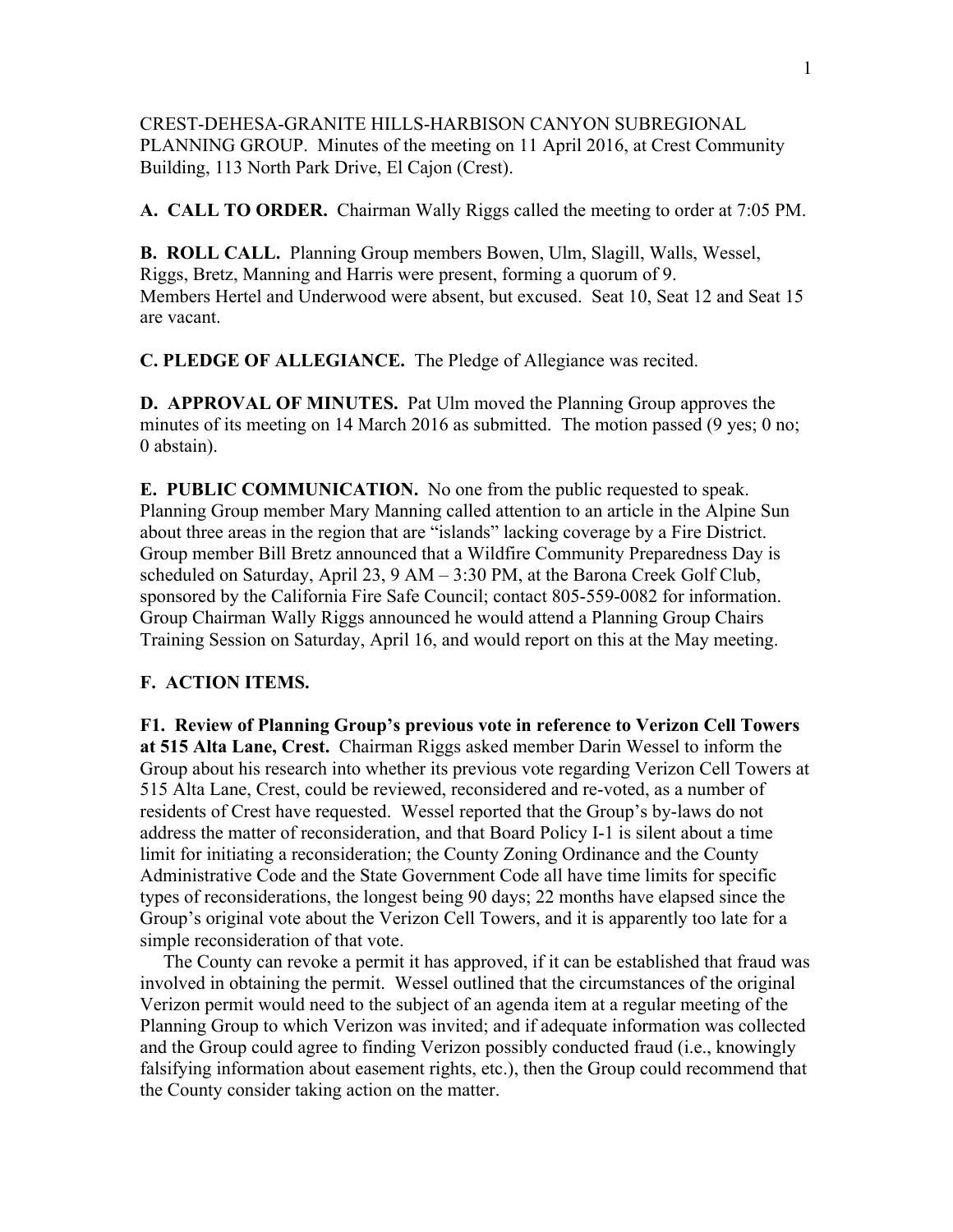Group discussion with the residents from Crest included a number of inaccuracies and misrepresentations in the original Verizon permit application, the lack of a clear record of clear easement rights for the project at the County, the lack of a biological study in spite of the adjacent MSCP habitat in protected Open Space, and the lack of proper notification about the original project to all of the affected nearby property owners.

 Wessel suggested it could be helpful to have the County staff from DPDS come to the Planning Group and go over the process involved for obtaining a cell tower permit, keeping and renewing the permit, ending such a permitted use, and what the Planning Group and local residents can consider and do throughout the process. Chairman Riggs asked for the Group's consent for implementing Wessel's suggestion, and stated he would ask the County for planning presentation about cell tower permitting.

**F2. Authorization for payment of Crest Community Association room rental.** Pat Ulm moved the Planning Group approves and authorizes a request to the County, for it to pay the Crest Community Association \$400 total, for four public Planning Group meetings held at the CCA building, at \$100 per meeting. The motion passed (9 yes; 0 no; 0 abstain).

## **G. GROUP BUSINESS.**

**G1. Announcements and correspondence received.** Mary Manning initiated a brief discussion about record keeping by the County concerning Form 700, Annual Training, and Ethics Training.

**G1a. Consideration of applicants for vacant seats.** There were no applicants.

## **G2. Subcommittee Reports.**

**G2a. Finalization of PLDO priority list.** Chairman Riggs asked Judy Bowen to provide the status of the final PLDO priority list for Group consensus, which was: #1) outdoor weight training stations at Old Ironside Park; #2) second gazebo, with electricity, in northeast corner of Nancy Jane Park; and #3) tennis court renovation, Nancy Jane Park. This is the 2016 PLDO priority list that will be provided to the Department of Parks and Recreation.

 Chairman Riggs reported that he sent a letter to DPR with the Planning Group's questions about conditions at the Subregion's parks, and that he recently got a reply with the following answers: 1) work on changing the playground equipment at Old Ironside Park stopped because of the challenging terrain, and concerns about adequate resources protection and appropriate ADA access; 2) the issue of poor drainage from the patio roof causing building damage will be added to the major repair list for Old Ironside Park; and 3) DPR has scheduled a work crew for April to address weed abatement at South Lane Park.

**G5. Meeting updates.** The next Planning Group meeting is scheduled for 7:00 PM, 9 May, at Dehesa School, 4612 Dehesa Road, El Cajon.